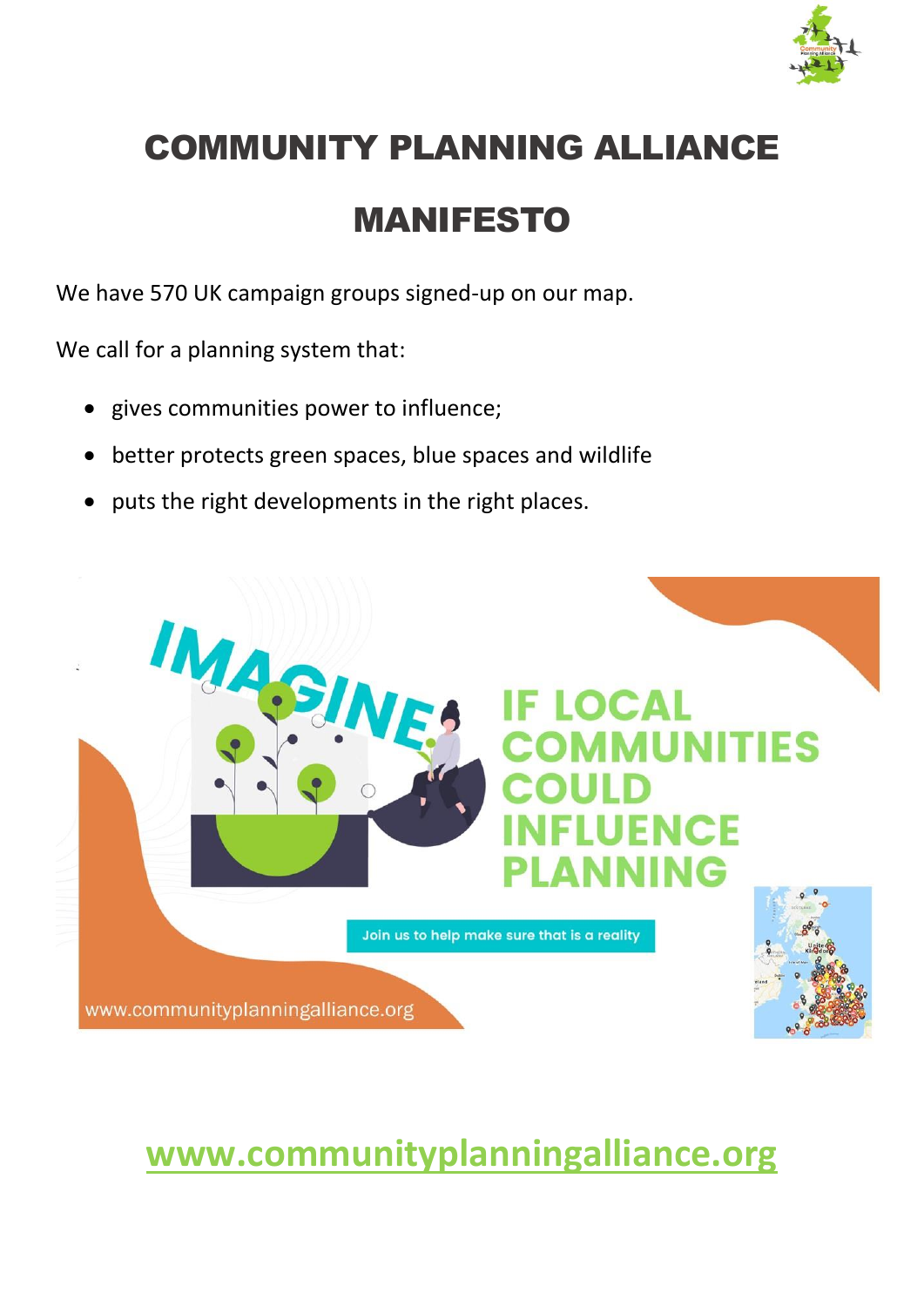

#### 1.Give communities power to influence

Communities, and their requirements, are typically ignored. Planning is done to us, rather than with us. We call for:

- A mandatory "Community Participation Test" in local plan examinations.
- Mandatory consultation standards, to include The Gunning Principles and The Seven Principles of Public Life.
- Stop planning by appeal. The Housing Delivery Test, five-year supply and presumption in favour of development to be dropped.

#### 2.Go beyond the Environment Bill: even *greater* protections

Thousands of acres of green space (urban & rural) are lost every year to housing, infrastructure, renewables & biofuels, critically impacting nature's recovery. Our rivers, lakes & seas are polluted. We call for:

- Greater weight to the principle of avoiding harm, and greater financial support for enforcement<sup>1</sup> & training. Moratoriums on building when there is harm.
- The appointment of a government Land Use Strategy Tzar<sup>2</sup> and the development of a land-use register.
- Revision of the Biodiversity Net Gain Metric as per CPA recommendations, including to give farmland greater protection and add a 'Human Interaction Factor'<sup>3</sup> .

### 3. The right developments in the right places

Brownfield land is not prioritised, new builds are unsustainable, and 735,000 homes sit empty while the housing waiting list approaches 2 million. Road building is the option of choice and air pollution is harming millions. We call for:

- Up-to-date housing targets, tailored locally, and a shift in policy focus to meet need instead of demand, with significant financial support for social housing<sup>4</sup>.
- Green transport<sup>5</sup> and desirable outcomes<sup>6</sup> to be incentivised and funded. Green homes<sup>7</sup> to be mandated
- Taxation for holiday homes, second homes and empty homes, and road-pricing/workplace charging to be introduced.